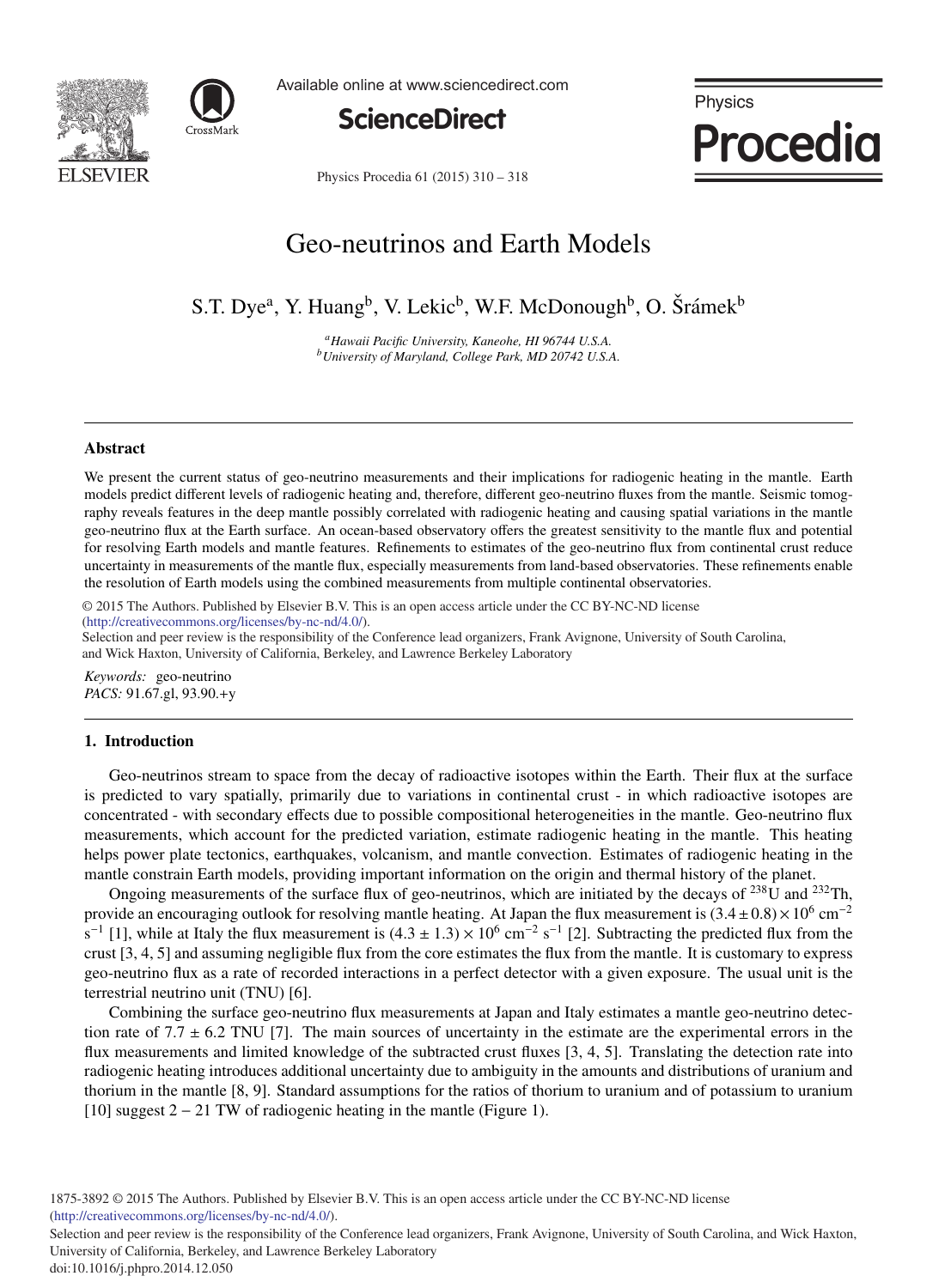

Figure 1. Radiogenic power of bulk silicate Earth (BSE) is constrained between 7 and 29 TW by the combined measurement of geo-neutrinos from the mantle [7]. The lower bound on BSE radiogenic heating obtains with a homogeneous mantle and the lower limit of radiogenic heating in continental crust. The upper bound on BSE radiogenic heating obtains with a 150-km thick sunken layer enriched in heat-producing elements at the base of depleted MORB-source mantle and the upper limit of radiogenic heating in continental crust.

Radiogenic heating in the mantle is an important component of the energy budget of the Earth. The other main components are the flow of heat across the core-mantle boundary [11] and the rate at which the mantle sheds primordial heat. Together with the heat generated in the crust, these sum to the surface heat flux of  $47 \pm 3$  TW [12]. Improving the estimate of mantle radiogenic heating better constrains models of the origin and thermal evolution of the Earth. Although the required precision is currently under investigation, there is clearly much room for improvement in this estimate. Additional exposure to the flux of geo-neutrinos reduces experimental errors and detailed investigations of the crust better defines the subtracted crust fluxes [5]. These improve precision but do not eliminate uncertainty in the radiogenic heating. Ambiguity in the amounts and distributions of uranium and thorium in the mantle remain. For example, a perfect measurement of the mantle signal rate at the central value of the estimated 7.7 TNU suggests 8 − 11 TW of radiogenic heating in the mantle, assuming radial symmetry. Assigning increased uranium and thorium concentrations to deep mantle seismic structures suggests a similar spread in values and motivates observational strategies [13].

We describe various Earth models classified by low, medium, and high levels of radiogenic heating. These models all accommodate the estimated 7 TW of radiogenic heating in the crust [5]. Depending on the model the residual excess in the mantle is as low as 3 TW [14] and as much as 18 TW. In addition to minimum levels of mantle radiogenic heating defined by studies of the source of mid-ocean ridge basalt (MORB) [15, 16, 17], we consider heterogeneity of radioactive isotopes associated with seismically resolved mantle structures, including large low seismic velocity provinces (LLSVPs) and ultra-low velocity zones (ULVZs). Variation in the values of the radioactive isotope content of MORB-source mantle and potential heterogeneity of radioactive isotopes associated with seismic structures contribute uncertainty to the estimate of mantle radiogenic heating. We then describe observational strategies for reducing these uncertainties and resolving mantle models.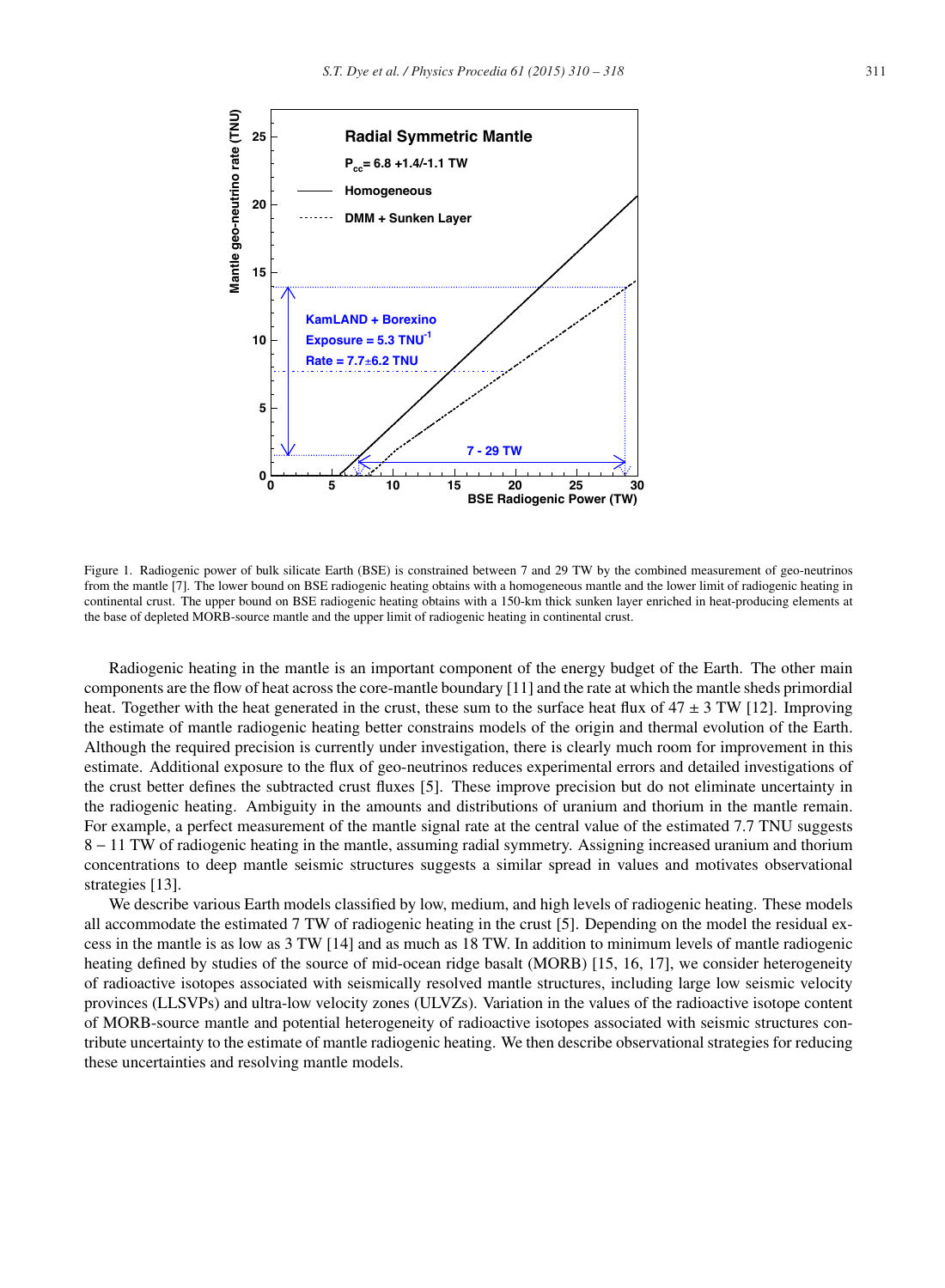#### 2. Earth Models

Models developed to explain the composition of the Earth and the abundances of the heat producing elements (i.e., K, Th and U) therein are developed from concepts that use chondritic meteorites, which are primitive undifferentiated solar system materials assembled during the initial accretion and formation of the star and planets, to build the Earth. These models are required to be consistent with physical and chemical observables of the crust, mantle, core system. The families of compositional models that describe the Earth span a factor of three in the abundances of the heat producing elements and differences are due to contrasts in starting assumptions. In addition, some models shape composition by invoking major post-accretionary processes, such as significant mass losses early in the differentiation and evolution of the young planet during the waning stages of accretion. The present-day structure of the Earth is well defined from the one-dimensional seismic profile of the Earth (PREM, Preliminary Reference Earth Model) [18], which includes, from surface to center, a thin continental ( $~35 \text{ km}$ ) and oceanic ( $~8 \text{ km}$ ) crust surrounding a thick mantle (∼ 2900 km), both of which are made up of silicates, and a Fe-Ni alloy core (∼ 3500 km), which also contains one or more significant light elements  $(Z < 26)$  to compensate for its reduced density.

The interior of the Earth is characterized by a series of seismic discontinuities that identify boundaries between major regions of the Earth and define profiles of density with depth. Given insights from mineral physics on the elastic properties of materials at high pressures and temperatures, these profiles can be used to estimate the major element composition of the planet with depth. The major seismic discontinuities seen in the bulk silicate Earth (BSE, present day crust and mantle) are associated with compositional changes (e.g., the Moho boundary between the crust and the mantle) or are either solely mineral phase changes or both phase and compositional changes as those observed at 410 km and 660 km depth. The composition of the Upper Mantle (beneath the Moho and above the 410 km seismic boundary) is widely accepted, given it is readily sampled by basalt (derivative material) and peridotite (direct mantle samples brought to the surface by tectonic forces), and this region of the mantle contains olivine (55 %), two pyroxenes (ortho and clino types) and an aluminous phase (plagioclase, spinel, or garnet depending on the pressure). There is considerable discussion on the composition of the Transition Zone (between the 410 and 660 km discontinuities) and the Lower Mantle (between the 660 km discontinuity and the core-mantle boundary), with some models predicting a gross compositional boundary at 660 km, with the Lower Mantle having a convection mode separate from that of the Upper Mantle and Transition Zone [e.g. 14]. Alternative models view the seismic discontinuities in the mantle to be strictly phase changes - 410 km marks the iso-chemical change from olivine to wadsleyite and 660 km is where ringwoodite (the higher pressure polymorph of wadsleyite) undergoes an iso-chemical disproportionation to Mg-perovskite and ferropericlase.

There is a non-uniqueness to the relative proportion of Fe, O, Mg and Si in the BSE based on compositional insights from chondritic meteorites, the building blocks of the planets. On a mass basis, these four elements, however, constitute at least 92 weight % of the BSE, with the addition of Ca, Al and Ni defining the remaining fraction and describing more than 98 weight % of its bulk composition [19]. The seismic profile of the Lower Mantle and the known elastic properties of the three minerals that compose the bulk of this region (Mg-perovskite, Ca-perovskite and ferropericlase) also provide non-unique solutions to the relative mode proportions of these phases. Consequently, some models conclude that the Earth has a C1 carbonaceous chondrite composition (particularly for its Mg/Si value, [e.g. 20], while others recognize that the relative and absolute abundances of the four most abundance elements in the Earth vary widely between the varieties of chondrites [e.g. 21]. The C1 carbonaceous chondrites are volatile rich and have an amazing compositional match (aside from H, C, N, O and noble gases), spanning seven orders of magnitude, with that of the solar photosphere's composition (Figure 2). Other Earth models match the planet's composition to that of Enstatite chondrites, emphasizing the identical oxygen isotopic compositions of chondrites and the Earth and high iron content [14].

There is a richness of geophysical, geochemical and meteoritic observables that allow for a range of acceptable parameter space and thus, a non-uniqueness to the potential solutions that describe the composition of the Earth. This framework of viable models provides a welcomed and much needed environment for the introduction of geo-neutrino constraints on bulk Earth compositional models. Importantly, if we can describe the absolute concentration of the Th and U content of the BSE, we have defined the absolute amount of refractory elements (elements with condensation temperature greater than 1350 K in a solar nebular environment where the half-mass fraction is incorporated into precipitated phases). Elements like Ca, Al, Th and U are all refractory elements; a constraint on one of these elements is a constraint on all, as ratios of these elements are conserved in chondrites. In contrast to the refractory elements,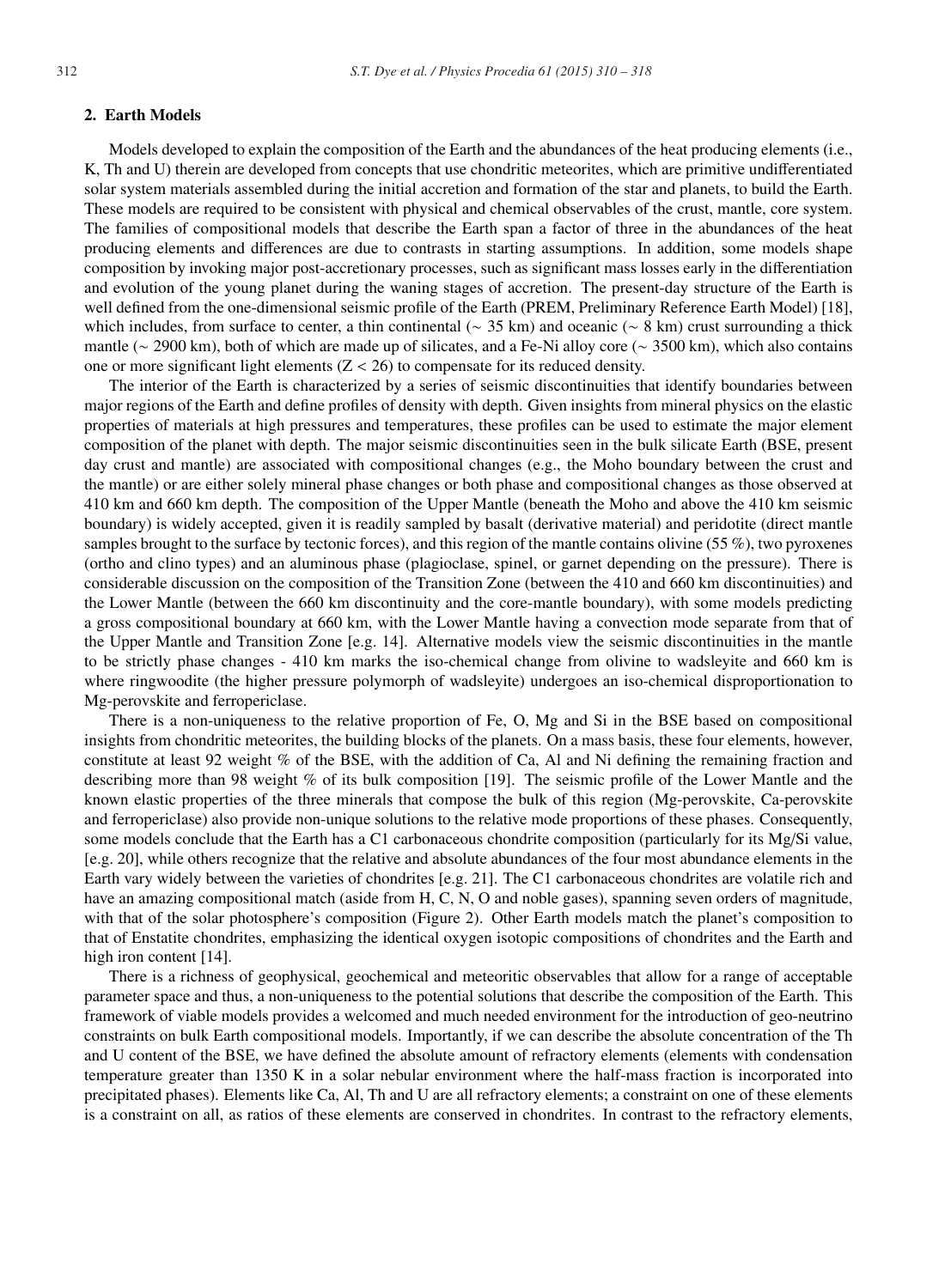

Figure 2. Plot of the elemental abundances in the Sun's surface (photosphere) versus those in CI carbonaceous chondrites. The solar abundances of the highly volatile elements H, C, N, O and the noble gases are distinctly higher than in the chondrite reference, as is the case for rocky materials in the solar system. The remaining elements follow a one to one ratio, including Fe, Mg, and Si, the abundant rock forming elements. Solar depletion in lithium is due to its processing the Sun's nuclear burning cycle. Chondrite depletions in U and In are noted as compared to the solar abundances.

K is a moderately volatile element and there is no conserved ratio among the chondrites for element pairs like K/U. Consequently, much effort is invested in understanding variations in elemental ratios like K/U, which for the Earth appears to be relatively constant at ∼ 14, 000 [10]. In terms of present-day radiogenic heat production in the Earth there is a continuum of compositional models but overall three families can be identified: the low Q models (10-15 TW of power from K, Th and U), medium Q models (17-22 TW) and high Q models (> 25 TW), which have been previously referred to as cosmochemical, geochemical, and geodynamical models, respectively [22, 13].

The Low Q models: These models include the Collisional Erosion model [23], the Enstatite Earth model [14], and the Non-Chondritic model [24]. These models predict that the Earth either accreted with low quantities of Th and U [14] or that in the early stages of accretion the planet lost up to half of its Th and U budget due to accretionary impacts that involved an excess of impact energy and consequently the fiery explosive expulsion of mass from the early Earth, and in this case a differentiated crust enriched in Th and U.

The Medium Q models: These models use samples of the Earth's mantle, with controls from ratios of refractory elements in chondrites, to determine the compositional characteristics of the mantle [e.g. 25, 26, 27]. They are very much dependent on the assumption that what you get at the top of the Earth reflects the bulk composition of what is in the mantle.

The High Q models: These models typically evaluate the Earth's energy from a physics approach with boundary condition given by the surface heat flux and seek solutions to the thermal evolution of the planet by modeling parameterize mantle convection in terms of the force balance [28, 29]. Trade offs between buoyancy and viscosity versus thermal and momentum diffusivities allow for a range of solutions that can include Low to High Q models.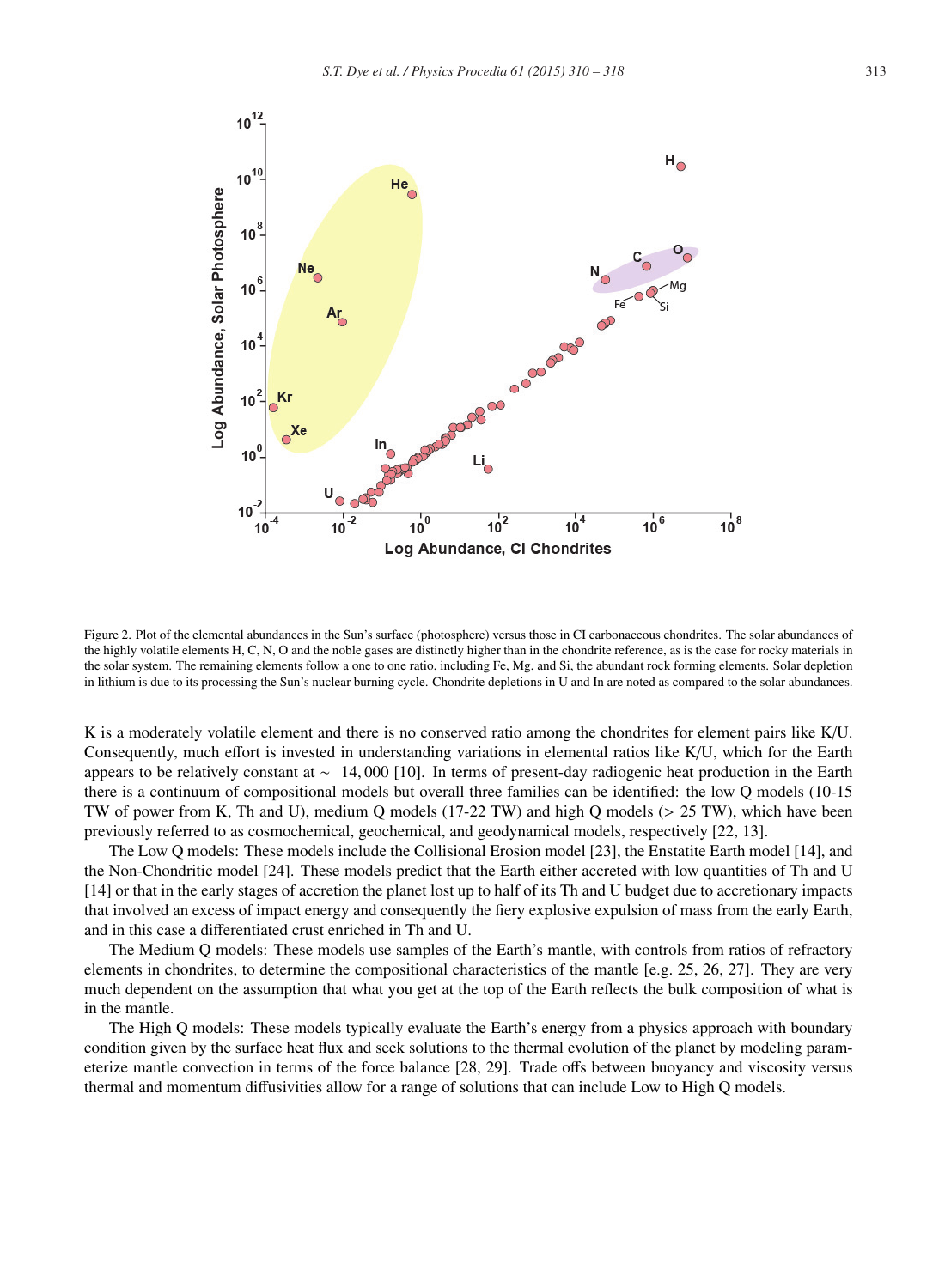#### 3. Crust Model Refinements

The parents of geo-neutrinos, namely U, Th, and K, are all highly incompatible elements (defined as having crystal/melt partition coefficients much less than unity), and thus preferably concentrated in melts relative to residual solid phase during partial melting. The crust and mantle differentiation process leads to the concentrations of these heat producing elements in the continental crust, which itself contributes ∼ 7 TW radiogenic heating. Current KamLAND, Borexino and coming SNO+ geo-neutrino detectors are all continental crust based detectors; due to their proximity to the enriched reservoir, up to 75% of the total geo-neutrino flux at these sites is predicted to originate from the continental crust. Thus, refining the composition of the continental crust is an essential prerequisite to using geoneutrinos to probe radiogenic heating in the deep Earth.

The updated global scale reference model [5] combines three existing geophysical models of the global crust to derive the average crustal structure and associated uncertainty. This model includes the previous upper continental crustal composition model [30] and focuses on refining the chemical composition of the deep continental crust on the basis of compiled compositional databases of amphibolite- and granulite-facies rocks (representative samples from the middle and lower continental crust), along with using seismic velocity data to constrain the lithology in these layers. The U and Th abundances in the databases exhibit log-normal distributions, i.e., the logarithms of their abundances are normally distributed. Monte Carlo simulation was used to combine the uncertainties on physical structure of the continental crust, seismic velocity and U and Th abundances. The dominant source of uncertainty on the predicted geo-neutrino signal from continental crust is the distribution of U and Th abundances. Figure 3 shows the predictions of the geo-neutrino contributions to different detectors from different reservoirs based on the updated model.



Figure 3. Predicted fractional geo-neutrino contributions to various detectors from near-field crust (defined as the six closest 2◦ by 2◦ crust voxels), far-field crust (the rest of crust after removing near-field crust), and assumes one medium Q prediction of the mantle [26].

The predicted continental crust geo-neutrino signals at the three detectors using the global reference model yield larger uncertainty than is permissible to distinguish various BSE compositional models (section 2). These detection sites have limited sensitivity to the mantle geo-neutrino signal due to the uncertainty on the predicted crust signal. The regional crust (i.e., 500 km radius circle) around the detection site may contribute more than one-half of the total crust signal [e.g. 31, 3]. Thus, independent evaluation of the regional crust signal by investigating the local geology, geophysics, and geochemistry near the detection site is desired. Local geology maps provide higher resolution constraints on surface exposure of various lithologies. The physical structure of the regional crust is typically obtained by combining results from refraction and reflection surveys, drilling wells, and structural geology research. The distributions of U and Th abundances in dominant lithologic units in the regional crust are evaluated from analyses of representative samples. Such regional crust models around KamLAND and Borexino have been made to predict the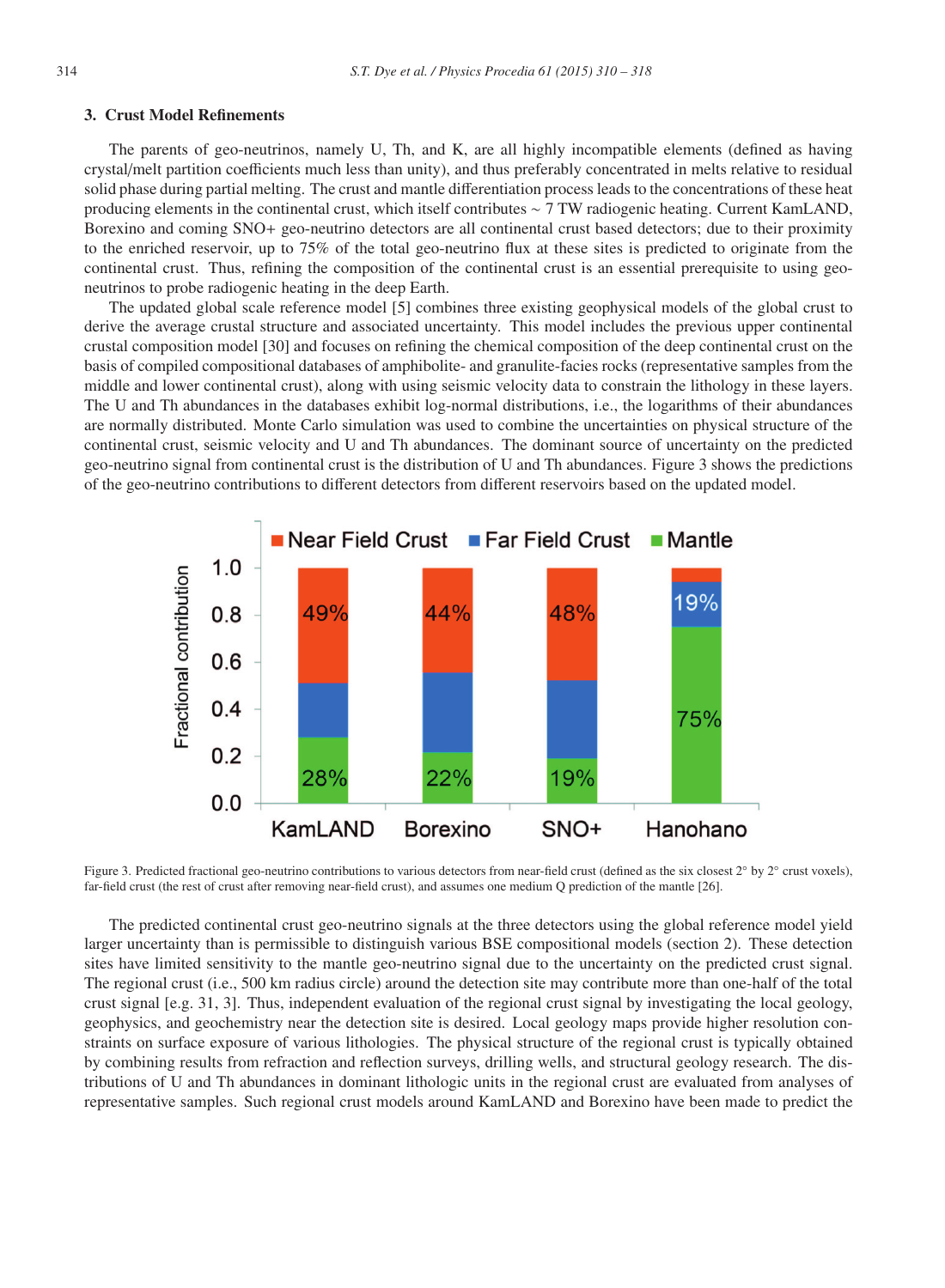regional crust signals at these two sites [3, 4]. The geo-neutrino signals from the regional crust and the rest of crust are summed to predict the total crust signal; and their uncertainties, assumed to be independent, are added in quadrature.

#### 4. Deep Mantle Features

Structure in the lowermost mantle is dominated by a pair of large ( $\sim$  5000 km across, and extending > 1000 km from the CMB) low shear velocity zones (LLSVPs) [e.g. 32, 33], one centered beneath the Pacific basin and the other beneath Africa and the Atlantic. Since they were first glimpsed in the very first global tomographic models [eg. 34], a number of unusual characteristics of the LLSVPs have been identified. Within the LLSVPs, bulk sound and shear wave speeds may be anti-correlated [35, 36, 37]. Steep lateral gradients in shear wave velocity appear to bound both LLSVPs [38, 39, 40, 41, 42]. Modeling of the splitting of Earth's free oscillations suggests that the LLSVPs may be denser than the surrounding mantle [e.g. 43, 44], though their excess density is likely to be less than  $1.5\%$ [45]. These seismic characteristics suggest that LLSVPs are compositionally distinct from ambient lower mantle, motivating speculation that they represent accumulation of subducted oceanic crust [e.g. 46], or primordial thermochemical piles formed by segregation of dense melts [e.g. 47], or as a residue of basal magma crystallization [48]. It has also been suggested that the LLSVPs may be enriched in heat producing elements, and may represent the missing heat reservoir that reconciles geophysical and geochemical estimates of Earth's heat budget [49].

The core-mantle boundary region also hosts ultra low velocity zones (ULVZs), which are more than an order of magnitude smaller than LLSVPs, typically extending ∼ 100 km across and ∼ 10 km up from the CMB. Their large shear wave velocity reductions (> 20% slower compared to ambient mantle) have been interpreted as evidence for the presence of partial melt [50, 51] or high iron content [52, 53]. The ULVZs also appear to preferentially occur near the boundaries of the LLSVPs, suggesting a dynamical connection between them, the LLSVPs, and mantle circulation [54].

Recently, structures with a characteristic spatial scale intermediate between that of the LLSVPs and ULVZs have been detected in the core-mantle boundary region. Cluster analysis of tomographic models [55] detects the existence of an isolated structure ∼ 1000 km across and ∼ 400 km tall (the Perm Anomaly). Waveform modeling using the coupled spectral element method [56] of shear waves passing through the Perm Anomaly revealed it to have LSVPlike seismic characteristics. Waveform modeling also revealed the presence of two unusually large ('mega') ULVZs, one centered beneath Hawaii [57] and the other approximately beneath Tonga [58]. These discoveries have revealed the existence of 'mesoscale' structures at the base of the mantle, whose origin and composition remain to be explored.

Taken together, a seismological picture of the Earth's lower mantle emerges, in which structures spanning orders of magnitude in spatial scale bear evidence of substantial variations in temperature and composition. Additionally, the hypotheses formulated to explain the origin and nature of these structures imply different variations in major and trace element compositions, and therefore also potentially different geo-neutrino fluxes. Thus, seismically imaged structures in the lower mantle may produce signals detectable by geo-neutrino observatories [13], presenting the prospect of using geo-neutrino science to shed light on the processes giving rise to the main seismically-imaged structures in the Earth's deep interior. Conversely, the variations in geo-neutrino flux observed at the surface may be influenced by spatial variations due to a deep mantle signal; correcting for these variations, if present, would be necessary for drawing inferences on average mantle abundances of heat producing elements (K, U, Th).

#### 5. Mantle Geo-neutrino Flux Resolution Strategies

The present quest of constraining radiogenic heat production in the mantle requires subtracting the crust flux from the total flux of geo-neutrinos measured at the surface. Models predict the crust flux dominates the total geo-neutrino signal at continental locations (70-80 % of total signal; Figure 3: KamLAND, Borexino, SNO+). Refinement of the predicted crust flux, as discussed in section 3, is crucial to reducing the uncertainty of the estimated mantle flux. Combining measurements from various continental detection sites reduces the uncertainty.

One possibility to improve sensitivity to mantle geo-neutrinos is to measure the flux in oceanic areas far away from continents. This is because the oceanic crust is thinner ( $\sim$  7 km) as opposed to average continental crust thickness of ∼ 35 km) and about a factor of 10 less enriched in potassium, thorium and uranium than continental crust [5]. Therefore the crust flux at a deep oceanic location is smaller compared to a continental location. For most models the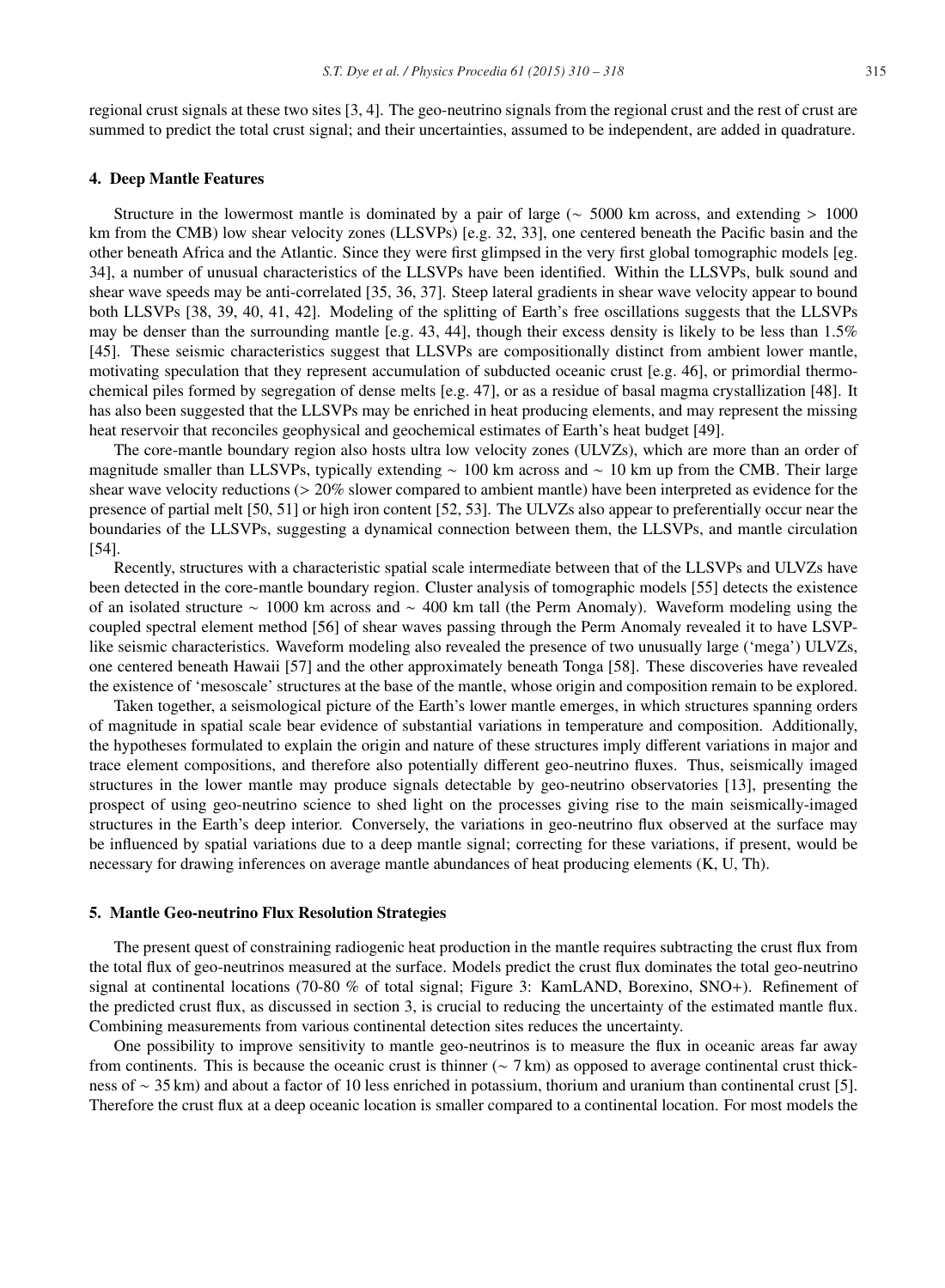

Figure 4. The distribution of the predicted geo-neutrino signal from the crust at existing and selected measurement sites as a function of the cosine of the nadir angle.

total geo-neutrino signal at a deep oceanic location is dominated by flux from the mantle (Figure 3: Hanohano). An oceanic measurement could sufficiently reduce the uncertainty on mantle geo-neutrino flux to successfully discriminate between Earth models. A multi-site oceanic measurement could be used to test the hypothesis of large scale compositionally distinct structures in the deep mantle, discussed in section 4 [13]. An ocean going detector Hanohano is being planned [59, 60].

An alternative to measuring far away from continents requires the ability to distinguish between crust and mantle signal at the instrument level [e.g., 9]. This could be achieved with a directional detector capable of resolving the angular distribution of incoming anti-neutrinos [61]. While crust geo-neutrinos would sharply peak at near-horizontal incident angles (Figure 4), mantle geo-neutrinos would be distributed over a range of angles below the horizontal [e.g., 8, 62].

# 6. Conclusions

Geo-neutrino measurements are beginning to resolve the flux from the mantle, providing the first direct estimates of radiogenic heating in this remote reservoir. The level of mantle heating discriminates between potential Earth composition models with implications for the origin and thermal evolution of our planet. Although the uncertainty in the present estimate is quite large, additional exposure from existing and new observatories promises improvement. Results are enhanced by refinements to the predicted crust flux and knowledge of compositional heterogeneities in seismically resolved deep mantle features. Whereas present observatories record only the energy of the geo-neutrinos, new techniques for measuring geo-neutrino direction would strengthen the significance of the measurements.

#### Acknowledgments

This work was supported in part by National Science Foundation grants through the Cooperative Studies of the Earths Deep Interior program (EAR 0855838 and EAR 1068097) and by Hawaii Pacific University grants through the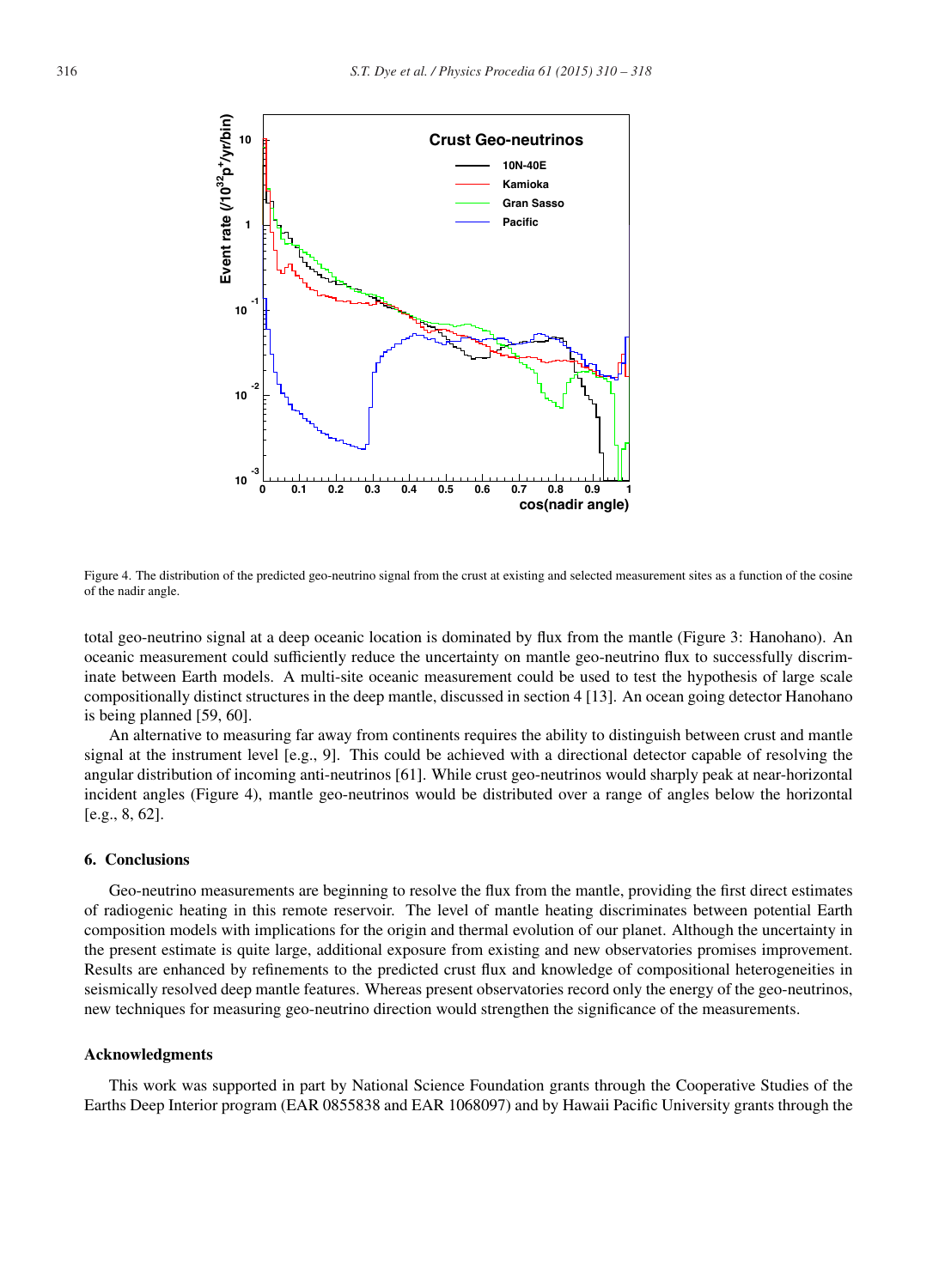#### Scholarly Endeavors Program.

## References

- [1] A. Gando, et al., Reactor on-off antineutrino measurement with KamLAND, Phys. Rev. D 88 (2013) 033001.
- [2] G. Bellini, et al., Measurement of geo-neutrinos from 1353 days of Borexino, Phys. Lett. B 722 (2013) 295–300.
- [3] S. Enomoto, et al., Neutrino geophysics with KamLAND and future prospects, Earth Planet. Sci. Lett. 258 (2007) 147–159.
- [4] M. Coltorti, et al., U and Th content in the Central Apennines continental crust: A contribution to the determination of the geo-neutrinos flux at LNGS, Geochim. Cosmochim. Acta 75 (2011) 2271–2294.
- [5] Y. Huang, et al., A reference Earth model for the heat producing elements and associated geoneutrino flux, Geochem., Geophys., Geosyst. 14 (2013) 2003–2029.
- [6] F. Mantovani, et al., Antineutrinos fro Earth: A reference model and its uncertainties, Phys. Rev. D 69 (2004) 013001.
- [7] L. Ludhova, S. Zavatarelli, Geo-neutrinos, arXiv:1310.3961.
- [8] S. T. Dye, Geo-neutrinos and silicate earth enrichment of U and Th, Earth Planet. Sci. Lett. 297 (2010) 1–9.
- [9] S. T. Dye, Geo-neutrinos and the radioactive power of the Earth, Rev. Geophys. 50 (2012) RG3007.
- [10] R. Arevalo, W. F. McDonough, M. Luong, The K/U ratio of the silicate earth: Insights into mantle composition, structure and thermal evolution, Earth Planet. Sci. Lett. 278 (2009) 361–369.
- [11] T. Lay, J. Hernlund, B. A. Buffett, Core-mantle boundary heat flow, Nat. Geosci. 1 (2008) 25–32.
- [12] J. H. Davies, D. R. Davies, Earth's surface heat flux, Solid Earth 1 (2010) 5–24.
- [13] O. Šrámek, et al., Geophysical and geochemical constraints on geoneutrino fluxes from Earth's mantle, Earth Planet. Sci. Lett. 361 (2013) 356–366.
- [14] M. Javoy, et al., The chemical composition of the Earth: Enstatite chondrite models, Earth Planet. Sci. Lett. 293 (2010) 259–268.
- [15] R. K. Workman, S. R. Hart, Major and trace element composition of the depleted MORB mantle, Earth Planet. Sci. Lett. 231 (2005) 53–72.
- [16] V. J. M. Salters, A. Stracke, Composition of the depleted mantle, Geochem. Geophys. Geosyst. 5 (2004) Q05B07.
- [17] R. J. Arevalo, W. F. McDonough, Chemical variations and regional diversity observed in MORB, Chem. Geol. 271 (2010) 70–85.
- [18] A. M. Dziewonski, D. L. Anderson, Preliminary reference Earth model, Phys. Earth Planet. Int. 25 (1981) 297–356.
- [19] W. F. McDonough, Compositional model for the Earth's core, in: R. W. Carlson (Ed.), The Mantle and Core vol. 3 of Treatise on Geochemistry, Elsevier-Pergamon, Oxford, 2014, pp. 547–568.
- [20] W. F. Murakami, et al., A perovskitic lower mantle inferred from high-pressure, high-temperature sound velocity data, Nature 485 (2012) 90–94.
- [21] H. Palme, H. S. C. O'Neill, Cosmochemical estimates of mantle composition, in: R. W. Carlson (Ed.), The Mantle and Core vol. 3 of Treatise on Geochemistry, Elsevier-Pergamon, Oxford, 2014, pp. 547–568.
- [22] W. F. McDonough, J. G. Learned, S. T. Dye, The many uses of electron antineutrinos, Physics Today 65 (2012) 46–51.
- [23] H. S. C. O'Neill, H. Palme, Collisional erosion and the non-chondritic composition of the terrestrial planets, Phil. Trans. R. Soc. Lond. A 366 (2008) 4205–4238.
- [24] I. H. Campbell, H. S. C. O'Neill, Evidence against a chondritic Earth, Nature 483 (2012) 553–558.
- [25] S. R. Hart, A. Zindler, In search of a bulk-Earth composition, Chem. Geol. 57 (1986) 247–267.
- [26] W. F. McDonough, S. Sun, The composition of the Earth, Chem. Geol. 120 (1995) 223–253.
- [27] H. Palme, H. S. C. O'Neill, Cosmochemical estimates of mantle composition, in: R. W. Carlson (Ed.), The Mantle and Core vol. 2 of Treatise on Geochemistry, Elsevier Publishing Company, Oxford, 2003, pp. 1–38.
- [28] G. Schubert, D. Stevenson, P. Cassen, Whole planet cooling and the radiogenic heat source contents of the Earth and Moon, J. Geophys. Res. 85 (1980) 2531–2538.
- [29] D. L. Turcotte, D. Paul, W. M. White, ThoriumUranium systematics require layered mantle convection, J. Goephys. Res. 106 (2001) 4265– 4276.
- [30] R. Rudnick, S. Gao, Composition of the continental crust, in: H. Holland, K. K. Turkian (Eds.), The Crust vol. 2 of Treatise on Geochemistry, Elsevier Publishing Company, New York, 2003, pp. 1–64.
- [31] M. Chen, Geo-neutrinos in SNO+, Earth Moon Planets 99 (2006) 221-228.
- [32] E. J. Garnero, A. K. McNamara, Structure and dynamics of Earth's lower mantle, Science 320 (2008) 626–628.
- [33] A. M. Dziewonski, V. Lekic, B. A. Romanowicz, Mantle Anchor Structure: An argument for bottom up tectonics, Earth Planet. Sci. Lett. 299 (2010) 69–79.
- [34] A. M. Dziewonski, B. H. Hager, R. J. O'Connell, Large-scale heterogeneities in the lower mantle, J. Geophys. Res. 82 (1977) 239–255.
- [35] W. J. Su, A. M. Dziewonski, Simoultaneous inversions for 3-D variations in shear and bulk velocity in the Mantle, Phys. Earth Planet. Inter. 100 (1997) 135–156.
- [36] G. Masters, G. Laske, H. Bolton, A. Dziewonski, et al., The relative behavior of shear velocity, bulk sound speed, and compressional velocity in the mantle: Implications for chemical and thermal structure, Geophysical Monograph-American Geophysical Union 117 (2000) 63–88.
- [37] J. W. Hernlund, C. Houser, On the statistical distribution of seismic velocities in Earth's deep mantle, Earth and Planet. Sci. Lett. 265 (2008) 423–437.
- [38] L. Wen, P. Silver, D. James, R. Kuehnel, Seismic evidence for a thermo-chemical boundary at the base of the earths mantle, Earth Planet. Sci. Lett. 189 (2001) 141–153.
- [39] A. To, B. Romanowicz, Y. Capdeville, N. Takeuchi, 3D effects of sharp boundaries at the borders of the African and Pacific Superplumes: Observation and modeling, Earth Planet. Sci. Lett. 233 (2005) 137–153.
- [40] Y. He, L. Wen, T. Zheng, Geographic boundary and shear wave velocity structure of the 'Pacific anomaly' near the coremantle boundary beneath western Pacific, Earth Planet. Sci. Lett. 244 (2006) 302–314.